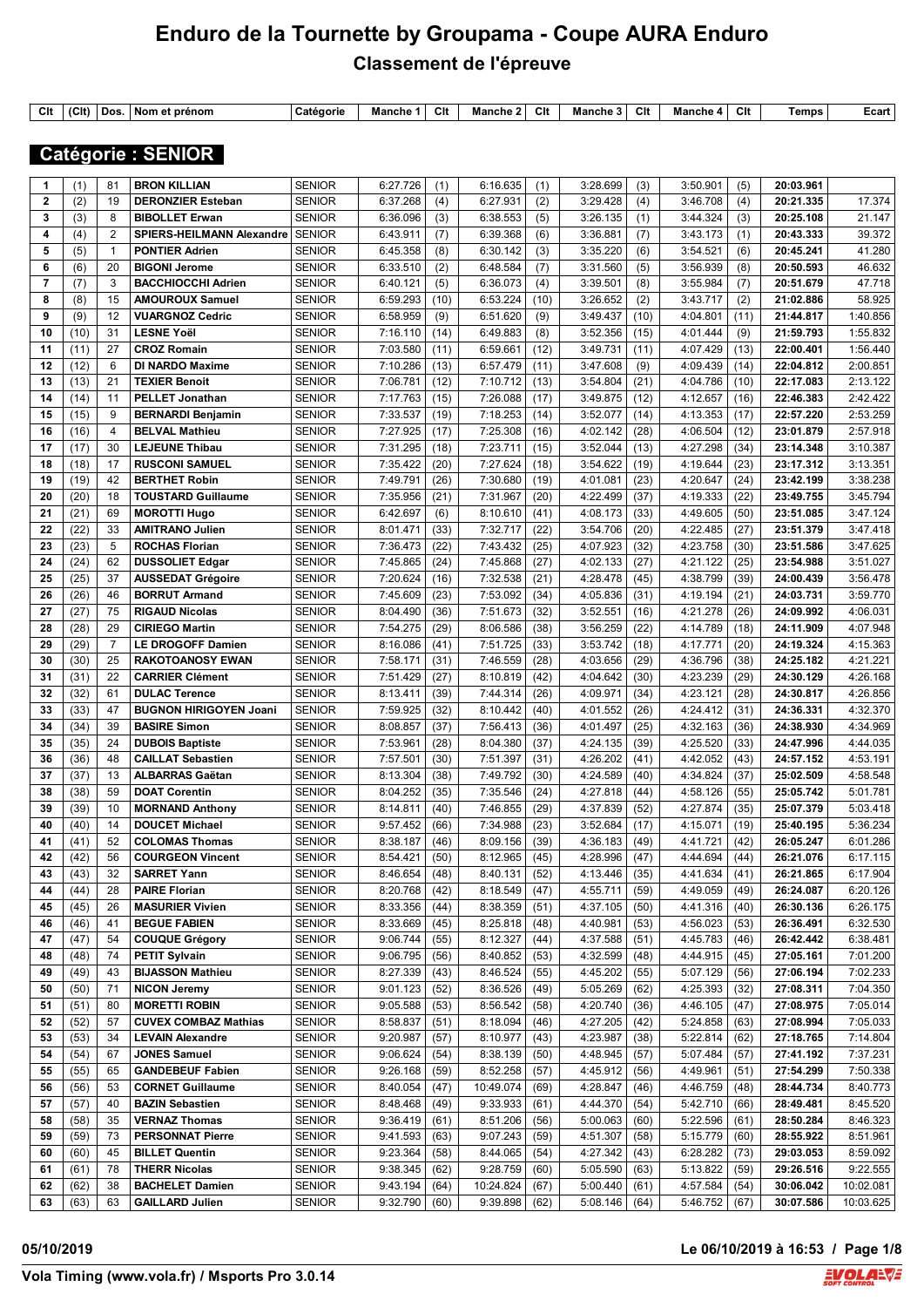| Clt | (C <sub>It</sub> ) | Dos. | Nom et prénom             | Catégorie     | Manche 1  | Clt  | <b>Manche 2</b> | Clt  | Manche 3 l | Clt  | <b>Manche 4</b> | Clt  | Temps     | Ecart     |
|-----|--------------------|------|---------------------------|---------------|-----------|------|-----------------|------|------------|------|-----------------|------|-----------|-----------|
|     |                    |      |                           |               |           |      |                 |      |            |      |                 |      |           |           |
| 64  | (64)               | 68   | <b>MARTIN Jose maria</b>  | <b>SENIOR</b> | 10:15.291 | (70) | 10:45.094       | (68) | 5:13.328   | (66) | 4:12.355        | (15) | 30:26.068 | 10:22.107 |
| 65  | (65)               | 66   | <b>GAVILA Camille</b>     | <b>SENIOR</b> | 10:16.041 | (71) | 9:55.208        | (64) | 5:12.800   | (65) | 5:39.118        | (65) | 31:03.167 | 10:59.206 |
| 66  | (66)               | 60   | <b>DOLTON Michael guy</b> | <b>SENIOR</b> | 10:00.566 | (67) | 10:02.217       | (65) | 6:33.655   | (70) | 6:00.844        | (71) | 32:37.282 | 12:33.321 |
| 67  | (67)               | 79   | <b>CHAMBON Armand</b>     | <b>SENIOR</b> | 9:45.633  | (65) | 9:54.410        | (63) | 7:20.663   | (73) | 6:09.983        | (72) | 33:10.689 | 13:06.728 |
| 68  | (68)               | 51   | <b>CHANOT Bastien</b>     | <b>SENIOR</b> | 10:24.111 | (72) | 11:58.670       | (74) | 5:17.181   | (67) | 5:53.570        | (68) | 33:33.532 | 13:29.571 |
| 69  | (69)               | 64   | <b>GALETTI Jean marc</b>  | <b>SENIOR</b> | 11:44.610 | (74) | 10:56.260       | (70) | 5:20.362   | (68) | 5:54.750        | (69) | 33:55.982 | 13:52.021 |
| 70  | (70)               | 50   | <b>CARULLA Nicolas</b>    | <b>SENIOR</b> | 7:49.167  | (25) | 7:54.970        | (35) | 14:58.355  | (75) | 4:55.301        | (52) | 35:37.793 | 15:33.832 |
| 71  | (71)               | 55   | <b>COURBEIL Valentin</b>  | <b>SENIOR</b> | 12:04.344 | (75) | 11:48.236       | (73) | 6:58.362   | (71) | 5:56.140        | (70) | 36:47.082 | 16:43.121 |
| 72  | (72)               | 49   | <b>CALAMAND Francois</b>  | <b>SENIOR</b> | 11:18.943 | (73) | 11:44.538       | (72) | 7:05.201   | (72) | 6:39.333        | (74) | 36:48.015 | 16:44.054 |
| 73  | (73)               | 16   | <b>ACCORSINI Adrien</b>   | <b>SENIOR</b> | 18:04.639 | (78) | 11:18.339       | (71) | 5:48.480   | (69) | 5:32.269        | (64) | 40:43.727 | 20:39.766 |
| 74  | (74)               | 58   | <b>DHONT Pascal</b>       | <b>SENIOR</b> | 13:10.018 | (77) | 13:27.852       | (75) | 7:46.301   | (74) | 7:51.999        | (75) | 42:16.170 | 22:12.209 |
| 75  | (75)               | 76   | <b>SALARIS Olivier</b>    | <b>SENIOR</b> | 8:02.326  | (34) | 28:25.554       | (76) | 4:01.471   | (24) | 5:08.170        | (58) | 45:37.521 | 25:33.560 |

## **DNS – Absents au départ - Manche 1**

|  | $\sim$<br>້                     | FAVRE-GIRAUD Yannick          | <b>SENIOR</b> |  |  |  |  |  |
|--|---------------------------------|-------------------------------|---------------|--|--|--|--|--|
|  | 36                              | <b>BARRIOL Er</b><br>Emmanuel | <b>SENIOR</b> |  |  |  |  |  |
|  | $\overline{\phantom{a}}$<br>. . | <b>TIER Rémi</b><br>РF        | <b>SENIOR</b> |  |  |  |  |  |

**Vola Timing (www.vola.fr) / Msports Pro 3.0.14**

**05/10/2019 Le 06/10/2019 à 16:53 / Page 2/8**

**EVOLANT** 

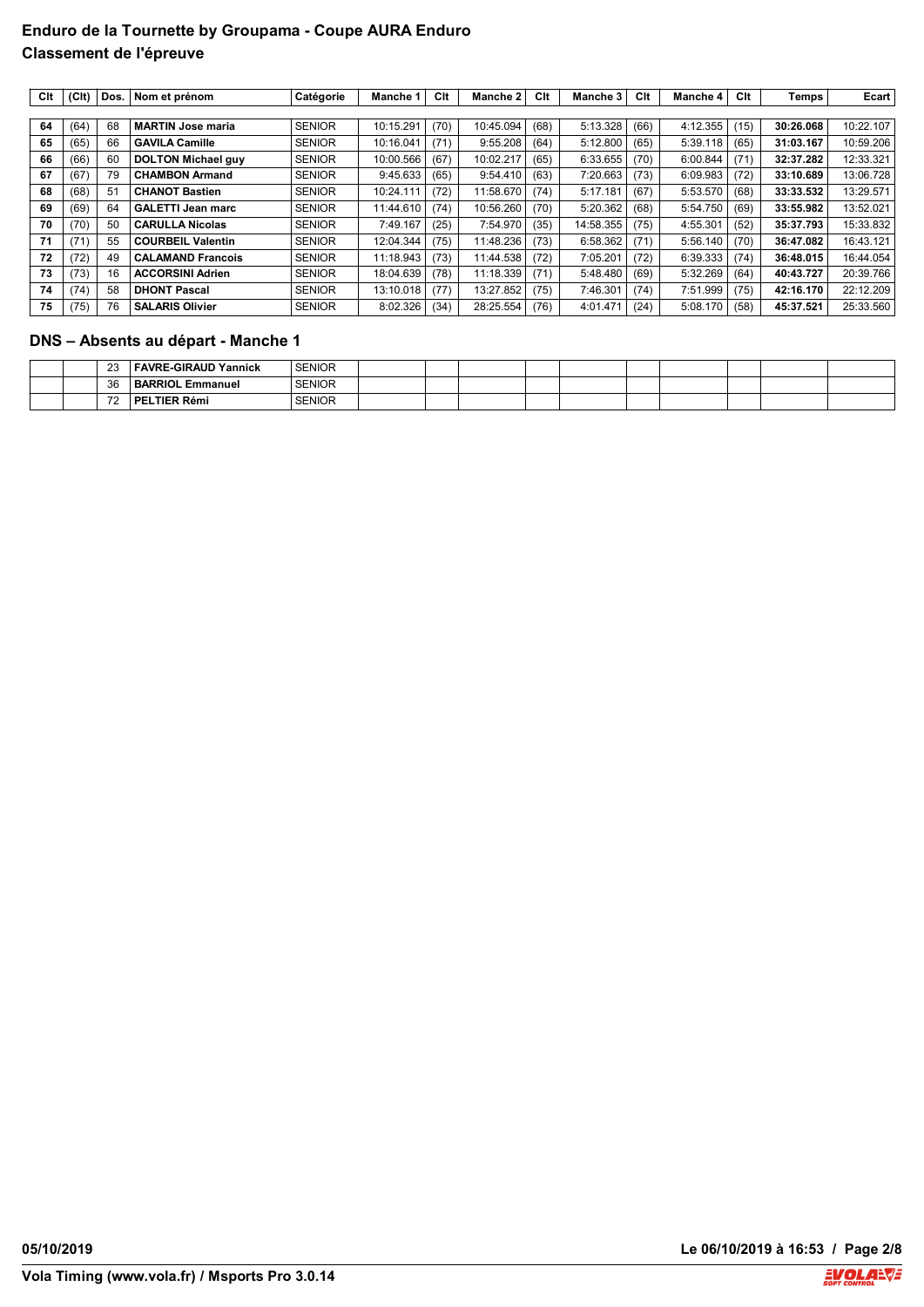| $\sim$<br>ັບແ | 101<br>ווטו | Dos | Nom<br>: prénom | Catégorie | :ne<br>mano | Clt | Manche | Clt | Manche | $\sim$<br>GП | Mancne<br>$\overline{ }$ | <u>т.</u><br>uu | <b>Temps</b> | ∟cart |
|---------------|-------------|-----|-----------------|-----------|-------------|-----|--------|-----|--------|--------------|--------------------------|-----------------|--------------|-------|
|               |             |     |                 |           |             |     |        |     |        |              |                          |                 |              |       |

# **Catégorie : JUNIOR**

|    | (1)  | 106 | <b>GIUDICI Alban</b>      | <b>JUNIOR</b> | 7:05.006  | (1)  | 7:00.599  | (1)  | 3:48.303 | (2)  | 3:57.323 |      | 21:51.231 |           |
|----|------|-----|---------------------------|---------------|-----------|------|-----------|------|----------|------|----------|------|-----------|-----------|
| 2  | (2)  | 98  | <b>LANGLADE Jeremv</b>    | <b>JUNIOR</b> | 7:11.711  | (3)  | 7:39.513  | (6)  | 3:39.469 | (1)  | 3:58.149 | (2)  | 22:28.842 | 37.611    |
| 3  | (3)  | 92  | <b>MORVAN Martin</b>      | <b>JUNIOR</b> | 7:06.931  | (2)  | 7:25.344  | (3)  | 3:49.688 | (6)  | 4:09.848 | (7)  | 22:31.811 | 40.580    |
| 4  | (4)  | 91  | <b>SLEDZ Pierre</b>       | <b>JUNIOR</b> | 7:18.652  | (5)  | 7:12.684  | (2)  | 4:03.781 | (8)  | 4:06.329 | (5)  | 22:41.446 | 50.215    |
| 5  | (5)  | 97  | <b>PARMENTIER Florian</b> | <b>JUNIOR</b> | 7:27.327  | (7)  | 7:32.744  | (5)  | 3:49.128 | (5)  | 4:20.172 | (8)  | 23:09.371 | 1:18.140  |
| 6  | (6)  | 94  | <b>BIRRAUX Simon</b>      | <b>JUNIOR</b> | 7:43.653  | (9)  | 7:30.351  | (4)  | 4:01.860 | (7)  | 4:05.360 | (3)  | 23:21.224 | 1:29.993  |
|    | (7)  | 93  | <b>CLAPIER Esteban</b>    | <b>JUNIOR</b> | 7:25.168  | (6)  | 8:08.016  | (8)  | 3:48.399 | (3)  | 4:09.525 | (6)  | 23:31.108 | 1:39.877  |
| 8  | (8)  | 102 | <b>GAUDILLERE</b> nicolas | <b>JUNIOR</b> | 7:52.534  | (10) | 7:49.649  | (7)  | 4:13.317 | (9)  | 4:26.111 | (9)  | 24:21.611 | 2:30.380  |
| 9  | (9)  | 90  | <b>PALLAI Loris</b>       | <b>JUNIOR</b> | 7:18.432  | (4)  | 9:35.628  | (14) | 3:48.787 | (4)  | 4:05.850 | (4)  | 24:48.697 | 2:57.466  |
| 10 | (10) | 101 | <b>GRATREAUD Romain</b>   | <b>JUNIOR</b> | 8:12.704  | (12) | 8:23.800  | (9)  | 4:23.289 | (10) | 4:38.381 | (11) | 25:38.174 | 3:46.943  |
| 11 | (11) | 103 | <b>VAUCHE VALENTIN</b>    | <b>JUNIOR</b> | 8:36.520  | (13) | 9:00.507  | (11) | 4:33.946 | (11) | 4:33.516 | (10) | 26:44.489 | 4:53.258  |
| 12 | (12) | 96  | <b>CALIMODIO Valentin</b> | <b>JUNIOR</b> | 9:06.727  | (15) | 8:50.663  | (10) | 4:37.699 | (12) | 4:42.325 | (12) | 27:17.414 | 5:26.183  |
| 13 | (13) | 99  | <b>DE BONO Robin</b>      | <b>JUNIOR</b> | 8:55.524  | (14) | 9:04.804  | (12) | 4:48.999 | (13) | 5:05.857 | (13) | 27:55.184 | 6:03.953  |
| 14 | (14) | 104 | <b>COVAREL Alexandre</b>  | <b>JUNIOR</b> | 9:24.454  | (16) | 9:27.205  | (13) | 4:54.686 | (14) | 5:24.130 | (14) | 29:10.475 | 7:19.244  |
| 15 | (15) | 107 | <b>RODRIGUEZ Dylan</b>    | <b>JUNIOR</b> | 11:16.404 | (17) | 11:15.783 | (15) | 5:21.327 | (15) | 5:26.715 | (15) | 33:20.229 | 11:28.998 |

#### **DNS – Absents au départ - Manche 1**

| <b>JUNIOR</b><br>100<br><b>BRE</b><br>Théo<br>חטו |
|---------------------------------------------------|
|---------------------------------------------------|

**05/10/2019 Le 06/10/2019 à 16:53 / Page 3/8**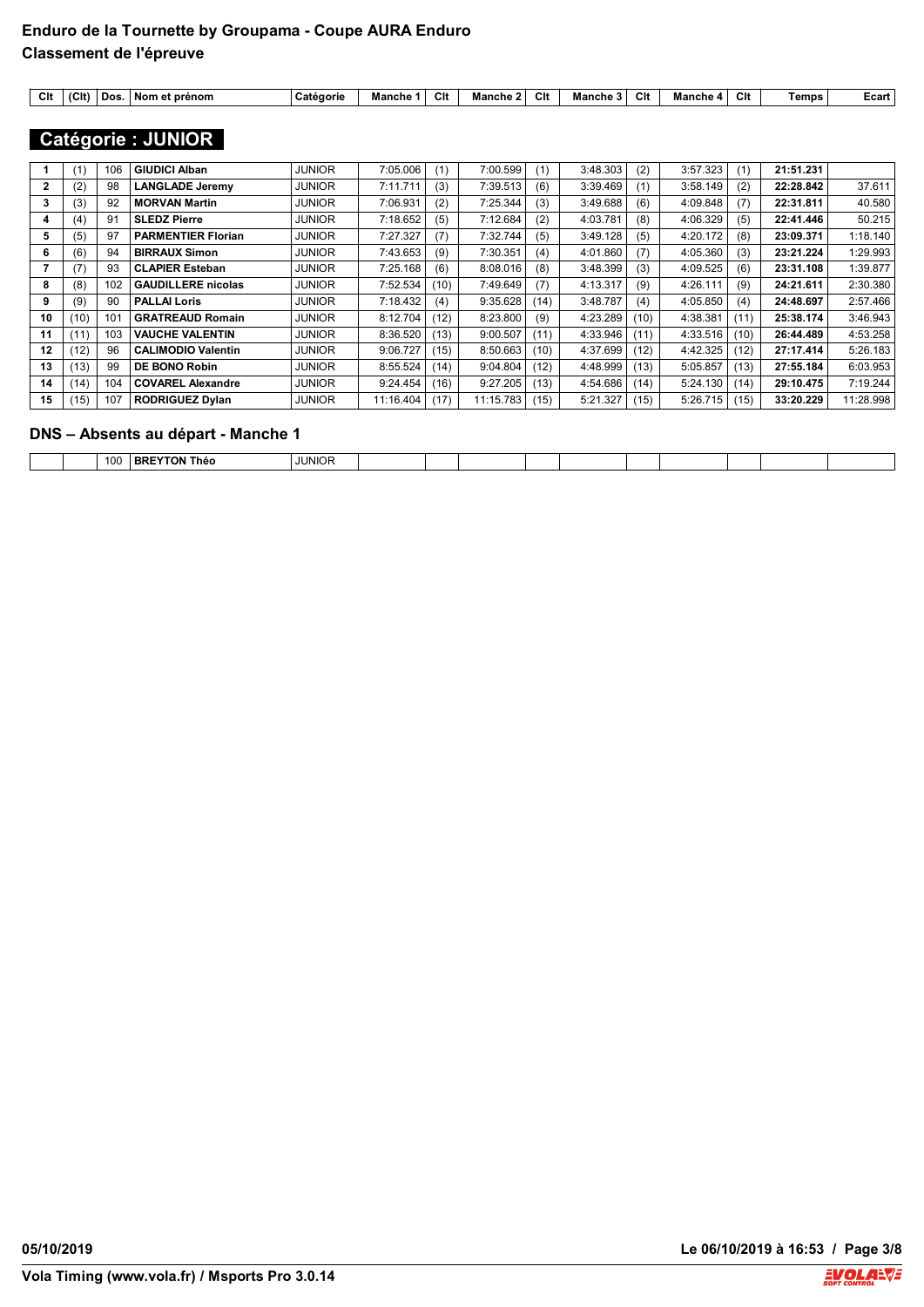| Clt | (C <sub>II</sub> ) | ' Dos. | prénom<br>Nom<br>. et | Catégorie | Mancho | г.<br>ັບແ | Ma<br>ınche | Clt | Manche | Clt | Manche | А.<br>un | emps | ∟cart |
|-----|--------------------|--------|-----------------------|-----------|--------|-----------|-------------|-----|--------|-----|--------|----------|------|-------|
|-----|--------------------|--------|-----------------------|-----------|--------|-----------|-------------|-----|--------|-----|--------|----------|------|-------|

## **Catégorie : CADET**

|    | (1)  | 133 | <b>FLEURY Mathis</b>    | <b>CADET</b> | 7:08.512  | (1)  | 6:57.372  | (1)  | 3:49.380 | (1)  | 4:02.224 | (1)  | 21:57.488 |           |
|----|------|-----|-------------------------|--------------|-----------|------|-----------|------|----------|------|----------|------|-----------|-----------|
| 2  | (2)  | 130 | <b>MIRABEL Nathan</b>   | <b>CADET</b> | 7:13.882  | (2)  | 7:14.887  | (2)  | 3:50.559 | (3)  | 4:07.694 | (2)  | 22:27.022 | 29.534    |
| 3  | (3)  | 137 | <b>GAUTHIER Mathieu</b> | <b>CADET</b> | 7:15.456  | (3)  | 7:35.704  | (6)  | 3:59.118 | (4)  | 4:13.259 | (3)  | 23:03.537 | 1:06.049  |
| 4  | (4)  | 132 | <b>SAYER TIII</b>       | <b>CADET</b> | 7:24.434  | (5)  | 7:30.325  | (5)  | 3:50.016 | (2)  | 4:24.755 | (5)  | 23:09.530 | 1:12.042  |
| 5  | (5)  | 134 | <b>TERRASSON Gabin</b>  | <b>CADET</b> | 7:29.217  | (6)  | 7:21.319  | (3)  | 4:04.537 | (5)  | 4:30.686 |      | 23:25.759 | 1:28.271  |
| 6  | (6)  | 142 | <b>BERTHET Martin</b>   | <b>CADET</b> | 7:23.493  | (4)  | 8:11.236  | (8)  | 4:46.293 | (11) | 4:20.364 | (4)  | 24:41.386 | 2:43.898  |
|    | (7)  | 143 | <b>LESOIN NOA</b>       | <b>CADET</b> | 8:23.139  | (10) | 7:43.044  | (7)  | 4:26.592 | (8)  | 4:39.155 | (10) | 25:11.930 | 3:14.442  |
| 8  | (8)  | 145 | <b>PALFRAY Noah</b>     | <b>CADET</b> | 8:22.672  | (9)  | 8:20.642  | (9)  | 4:25.117 | (6)  | 4:35.831 | (8)  | 25:44.262 | 3:46.774  |
| 9  | (9)  | 138 | <b>RAMELLA Noe</b>      | <b>CADET</b> | 8:39.046  | (11) | 8:31.289  | (11) | 4:25.923 | (7)  | 4:28.251 | (6)  | 26:04.509 | 4:07.021  |
| 10 | (10) | 135 | <b>DAINCHE Théo</b>     | <b>CADET</b> | 9:03.322  | (12) | 8:26.781  | (10) | 4:33.147 | (10) | 4:38.269 | (9)  | 26:41.519 | 4:44.031  |
| 11 | (11) | 136 | <b>BOUEDEC Samuel</b>   | <b>CADET</b> | 9:04.275  | (13) | 9:09.181  | (13) | 4:31.498 | (9)  | 5:02.025 | (11) | 27:46.979 | 5:49.491  |
| 12 | (12) | 139 | <b>PAGèS Jules</b>      | <b>CADET</b> | 10:02.746 | (14) | 9:31.174  | (14) | 4:51.237 | (12) | 5:08.646 | (12) | 29:33.803 | 7:36.315  |
| 13 | (13) | 146 | <b>REIGNIER Maxence</b> | <b>CADET</b> | 10:05.962 | (15) | 8:53.176  | (12) | 5:16.395 | (13) | 5:25.689 | (13) | 29:41.222 | 7:43.734  |
| 14 | (14) | 140 | <b>LEMOINE Mathis</b>   | <b>CADET</b> | 10:49.130 | (17) | 10:12.786 | (15) | 6:02.061 | (15) | 6:02.309 | (15) | 33:06.286 | 11:08.798 |
| 15 | (15) | 147 | <b>ROCH Timothée</b>    | <b>CADET</b> | 10:36.406 | (16) | 11:01.575 | (16) | 5:37.613 | (14) | 5:59.629 | (14) | 33:15.223 | 11:17.735 |

#### **DNS – Absents au départ - Manche 1**

|--|

**05/10/2019 Le 06/10/2019 à 16:53 / Page 4/8**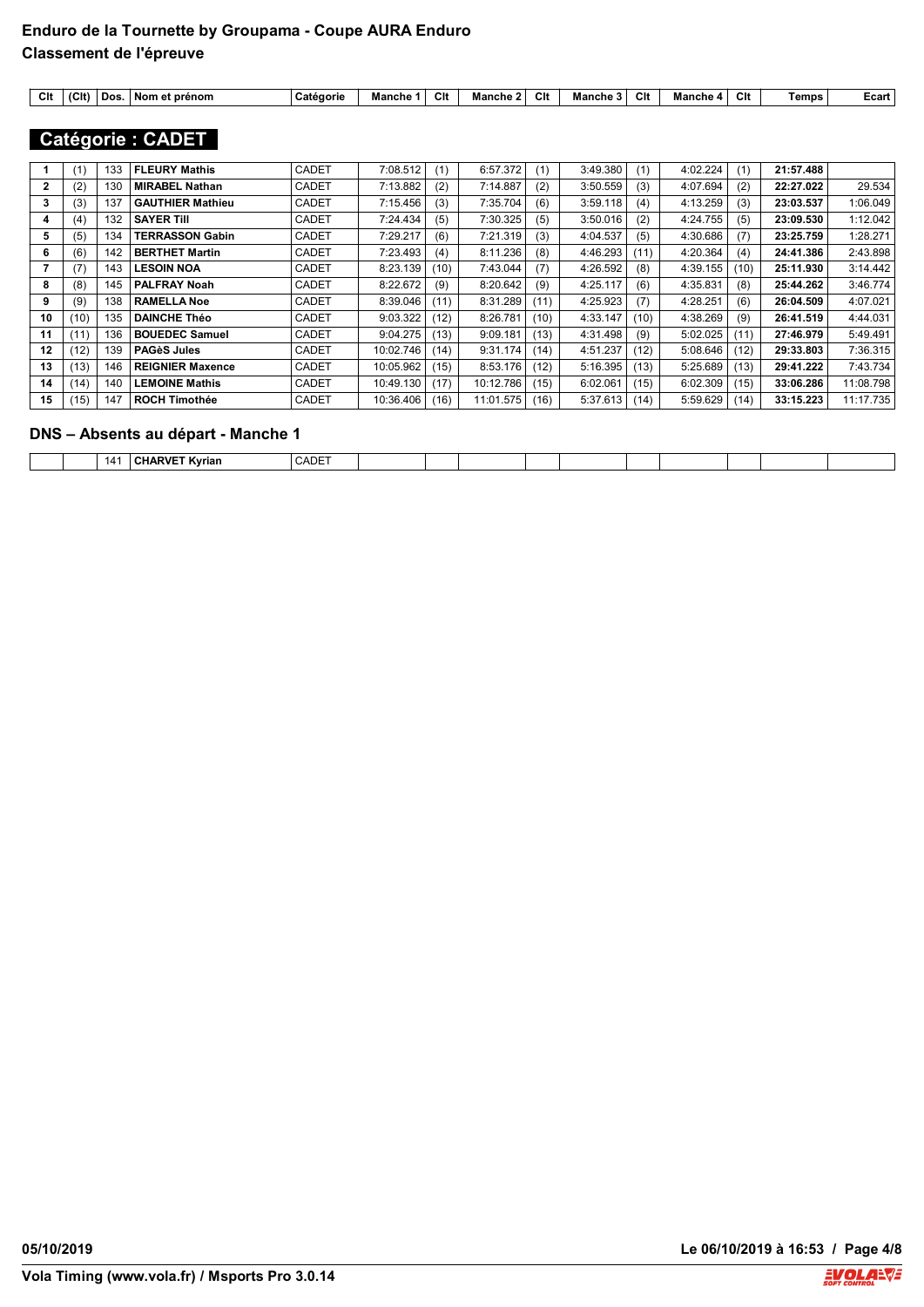| Clt<br>(C <sub>It</sub> )<br>Clt<br>-<br>Clt<br><u>тв</u><br>Dos<br><b>prénom</b><br>Manche<br>Manche 1<br>atégorie<br>Non<br>che<br>mane<br>Mancr<br>$\mathbf{r}$<br>. От<br>ᄖ<br>ັບເ<br>ud. | Temps<br>∟cart |
|-----------------------------------------------------------------------------------------------------------------------------------------------------------------------------------------------|----------------|
|-----------------------------------------------------------------------------------------------------------------------------------------------------------------------------------------------|----------------|

## **Catégorie : FEMININE**

|    | '1)  | 117 | <b>MURIGNEUX Axelle</b>    | <b>FEMININE</b> | 8:19.700  | (1)  | 8:11.277  | (2)  | 4:20.110 | (2)  | 4:52.073 | (2)  | 25:43.160 |           |
|----|------|-----|----------------------------|-----------------|-----------|------|-----------|------|----------|------|----------|------|-----------|-----------|
|    | (2)  | 122 | <b>MERCIER Laure</b>       | <b>FEMININE</b> | 8:51.885  | (4)  | 8:11.124  |      | 4:18.366 | (1)  | 5:10.816 | (5)  | 26:32.191 | 49.031    |
|    | (3)  | 120 | <b>LESOIN Flora</b>        | <b>FEMININE</b> | 8:30.895  | (2)  | 8:27.162  | (3)  | 4:32.631 | (3)  | 5:12.497 | (6)  | 26:43.185 | 1:00.025  |
| 4  | (4)  | 118 | <b>CLAVEL Vicky</b>        | <b>FEMININE</b> | 8:41.962  | (3)  | 8:36.411  | (4)  | 4:36.172 | (4)  | 5:02.609 | (4)  | 26:57.154 | 1:13.994  |
| 5  | (5)  | 124 | <b>SALARIS CAMILLE</b>     | <b>FEMININE</b> | 9:27.401  | (5)  | 8:41.905  | (5)  | 5:04.562 | (6)  | 4:42.489 |      | 27:56.357 | 2:13.197  |
| 6  | (6)  | 121 | <b>KEMP Olivia</b>         | <b>FEMININE</b> | 10:00.085 | (6)  | 9:12.594  | (6)  | 4:41.398 | (5)  | 5:00.312 | (3)  | 28:54.389 | 3:11.229  |
|    | (7)  | 119 | <b>MALINCONI Eve</b>       | <b>FEMININE</b> | 12:02.190 | (7)  | 12:07.966 | (7)  | 5:12.537 | (7)  | 5:48.407 | (7)  | 35:11.100 | 9:27.940  |
| 8  | (8)  | 115 | <b>SIROI Marion</b>        | <b>FEMININE</b> | 12:20.066 | (8)  | 12:35.528 | (8)  | 6:48.877 | (8)  | 6:54.653 | (8)  | 38:39.124 | 12:55.964 |
| 9  | (9)  | 123 | <b>REYNAUD Mélodie</b>     | <b>FEMININE</b> | 13:58.977 | (9)  | 14:05.694 | (9)  | 7:38.547 | (9)  | 8:13.924 | (10) | 43:57.142 | 18:13.982 |
| 10 | (10) | 116 | <b>SEMPERLOTTI Sabrina</b> | <b>FEMININE</b> | 15:14.036 | (10) | 16:03.064 | (10) | 9:06.773 | (10) | 7:38.051 | (9)  | 48:01.924 | 22:18.764 |

**05/10/2019 Le 06/10/2019 à 16:53 / Page 5/8**

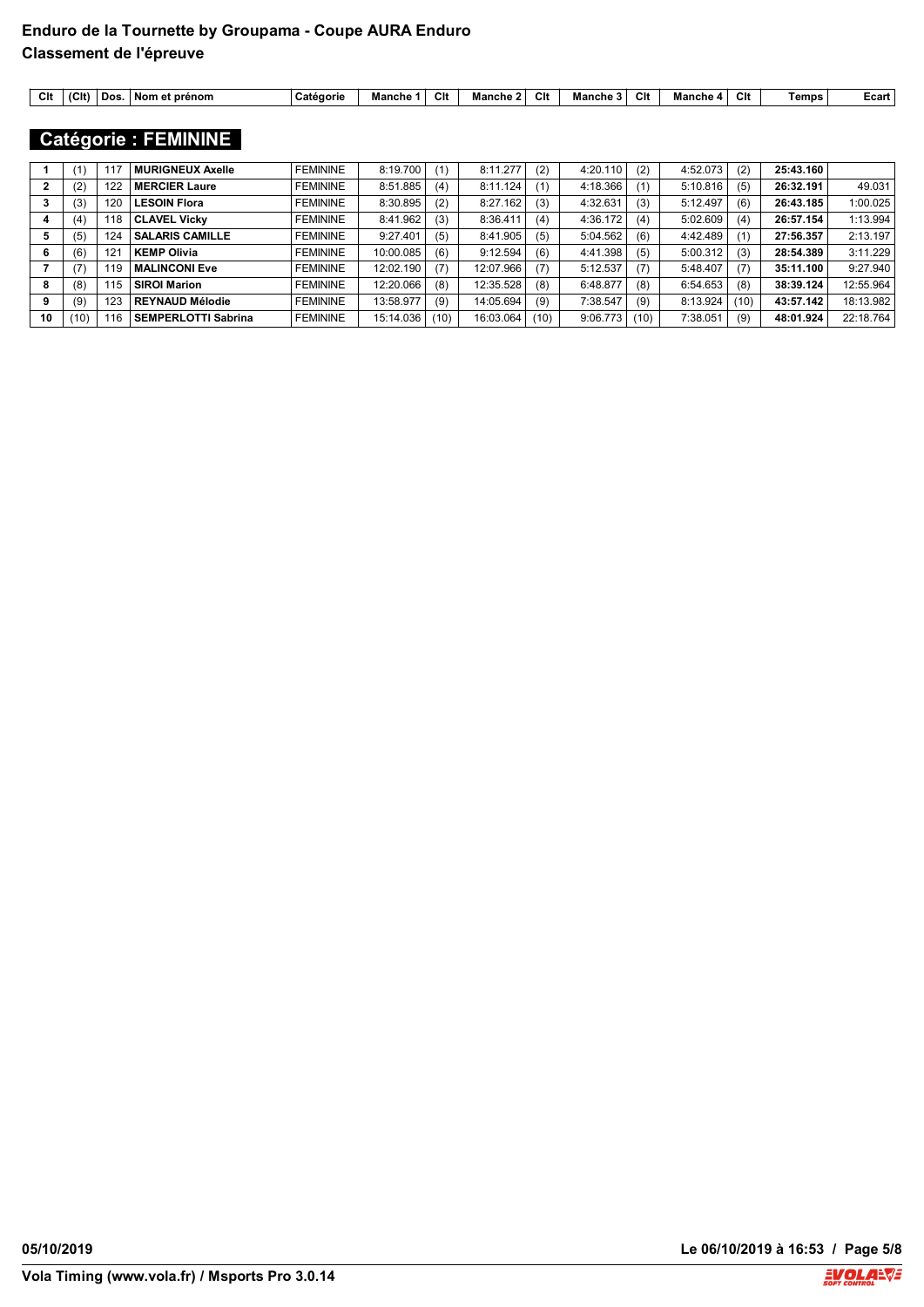| $\sim$<br>vн | (C <sup>1</sup> ) | Dos.<br>ı et prénom<br>Nom et | Catedorie | Manche | Clt | Manche | . .<br>ັບແ | Manche | $\sim$<br>uπ | mancne 4 | Clt | Temps | ∟cart |
|--------------|-------------------|-------------------------------|-----------|--------|-----|--------|------------|--------|--------------|----------|-----|-------|-------|
|              |                   |                               |           |        |     |        |            |        |              |          |     |       |       |

## **Catégorie : MASTER 40**

|    | (1)  | 163 | <b>BALAUD Alex</b>              | MASTER 40 | 6:38.954  | (1)  | 6:25.267  | (1)  | 3:33.882 | (1)  | 3:45.437 | (1)  | 20:23.540 |           |
|----|------|-----|---------------------------------|-----------|-----------|------|-----------|------|----------|------|----------|------|-----------|-----------|
| 2  | (2)  | 171 | <b>CORREARD Christophe</b>      | MASTER 40 | 7:50.908  | (3)  | 7:29.190  | (2)  | 4:01.522 | (3)  | 4:33.901 | (4)  | 23:55.521 | 3:31.981  |
| 3  | (3)  | 162 | <b>FLOURET Mathieu</b>          | MASTER 40 | 7:40.155  | (2)  | 7:47.479  | (3)  | 4:17.934 | (6)  | 4:27.023 | (3)  | 24:12.591 | 3:49.051  |
| 4  | (4)  | 160 | <b>PERRIN Ludovic</b>           | MASTER 40 | 8:00.981  | (4)  | 7:56.844  | (6)  | 4:00.798 | (2)  | 4:23.814 | (2)  | 24:22.437 | 3:58.897  |
| 5  | (5)  | 161 | <b>GEVAUDAN Yann</b>            | MASTER 40 | 8:02.480  | (5)  | 7:48.330  | (4)  | 4:21.683 | (10) | 4:50.807 | (7)  | 25:03.300 | 4:39.760  |
| 6  | (6)  | 175 | <b>GAUDILLERE</b> nicolas       | MASTER 40 | 8:16.608  | (6)  | 8:05.573  | (7)  | 4:20.156 | (8)  | 4:59.176 | (8)  | 25:41.513 | 5:17.973  |
|    | (7)  | 181 | <b>DUVAL Joel</b>               | MASTER 40 | 8:17.038  | (7)  | 8:14.514  | (9)  | 4:20.430 | (9)  | 5:04.952 | (10) | 25:56.934 | 5:33.394  |
| 8  | (8)  | 179 | <b>PAULY JOSEPH</b>             | MASTER 40 | 8:41.265  | (10) | 7:55.249  | (5)  | 4:18.197 | (7)  | 5:07.069 | (11) | 26:01.780 | 5:38.240  |
| 9  | (9)  | 167 | <b>GAUTHIER Nicolas</b>         | MASTER 40 | 8:45.098  | (11) | 8:14.627  | (10) | 4:13.939 | (4)  | 4:49.283 | (6)  | 26:02.947 | 5:39.407  |
| 10 | (10) | 170 | <b>GAUTHIER Franck</b>          | MASTER 40 | 8:21.263  | (8)  | 8:13.026  | (8)  | 4:41.649 | (12) | 4:47.336 | (5)  | 26:03.274 | 5:39.734  |
| 11 | (11) | 168 | <b>GUILLET-CAILLAU Philippe</b> | MASTER 40 | 8:52.780  | (12) | 8:28.111  | (11) | 4:15.902 | (5)  | 4:59.297 | (9)  | 26:36.090 | 6:12.550  |
| 12 | (12) | 182 | <b>GIBELLO BRET Luc</b>         | MASTER 40 | 9:10.064  | (13) | 9:00.901  | (12) | 5:15.415 | (15) | 5:38.743 | (14) | 29:05.123 | 8:41.583  |
| 13 | (13) | 174 | <b>PICOD Vincent</b>            | MASTER 40 | 8:33.722  | (9)  | 10:24.238 | (15) | 5:11.337 | (14) | 5:11.866 | (12) | 29:21.163 | 8:57.623  |
| 14 | (14) | 177 | <b>CUTTAZ Francois</b>          | MASTER 40 | 10:04.598 | (14) | 9:32.741  | (14) | 4:53.742 | (13) | 5:38.123 | (13) | 30:09.204 | 9:45.664  |
| 15 | (15) | 178 | <b>SANCHEZ Jean camille</b>     | MASTER 40 | 11:20.189 | (15) | 9:17.786  | (13) | 4:37.988 | (11) | 6:07.731 | (15) | 31:23.694 | 11:00.154 |
| 16 | (16) | 183 | <b>MANINCHEDDA Ugo</b>          | MASTER 40 | 11:53.992 | (16) | 11:52.705 | (16) | 5:23.324 | (16) | 6:32.316 | (16) | 35:42.337 | 15:18.797 |
| 17 | (17) | 176 | <b>AMITRANO David</b>           | MASTER 40 | 12:05.849 | (17) | 12:07.179 | (17) | 6:43.002 | (17) | 6:58.687 | (17) | 37:54.717 | 17:31.177 |

#### **DNS – Absents au départ - Manche 1**

|  |     | 164   ROUTIN Stéphane   | MASTER 40 |  |  |  |  |
|--|-----|-------------------------|-----------|--|--|--|--|
|  |     | 165   DALLACOSTA Franck | MASTER 40 |  |  |  |  |
|  |     | 172 HILARION Mathieu    | MASTER 40 |  |  |  |  |
|  |     | 173   LEIGNIER Stephane | MASTER 40 |  |  |  |  |
|  | 180 | DREDGE Jonathan         | MASTER 40 |  |  |  |  |

**05/10/2019 Le 06/10/2019 à 16:53 / Page 6/8**

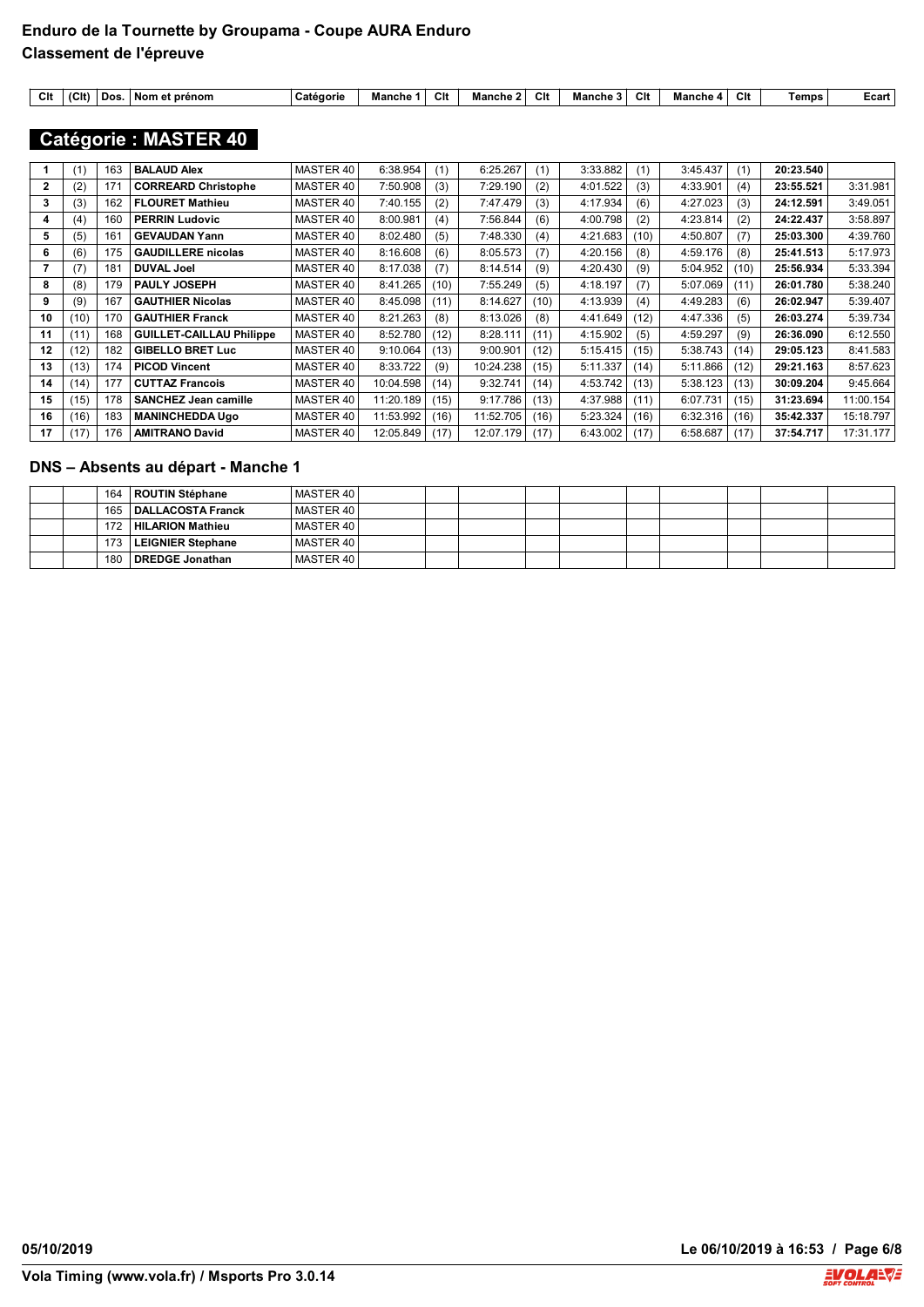|  | Clt | (C <sub>It</sub> )<br>' Dos | ` prènom<br>. Nom<br>. От | atégorie<br>va. | che<br>man | Clt | Manche | Clt | Manche | $\sim$<br>GП | Mancr<br>י ה | <u>тв</u><br>ᄖ | Temps | ∟cart |
|--|-----|-----------------------------|---------------------------|-----------------|------------|-----|--------|-----|--------|--------------|--------------|----------------|-------|-------|
|--|-----|-----------------------------|---------------------------|-----------------|------------|-----|--------|-----|--------|--------------|--------------|----------------|-------|-------|

## **Catégorie : MASTER 50**

|    | (1)  | 193 | <b>ACHARD Eric</b>               | MASTER 50 | 8:17.746  | (3)  | 7:46.666  | (1)  | 4:13.190  | (1)  | 4:44.062  |      | 25:01.664 |           |
|----|------|-----|----------------------------------|-----------|-----------|------|-----------|------|-----------|------|-----------|------|-----------|-----------|
| 2  | (2)  | 195 | <b>ESTELLE Philippe</b>          | MASTER 50 | 8:07.331  | (1)  | 7:56.079  | (2)  | 4:20.715  | (2)  | 4:57.690  | (3)  | 25:21.815 | 20.151    |
| 3  | (3)  | 194 | <b>LACROIX BRICE</b>             | MASTER 50 | 8:13.100  | (2)  | 8:05.808  | (3)  | 5:06.022  | (7)  | 5:24.157  | (6)  | 26:49.087 | 1:47.423  |
| 4  | (4)  | 197 | <b>ASHFORD Nick</b>              | MASTER 50 | 8:44.087  | (4)  | 8:26.727  | (4)  | 4:46.135  | (4)  | 5:24.002  | (5)  | 27:20.951 | 2:19.287  |
| 5  | (5)  | 191 | <b>PLOUVIER FRANCK</b>           | MASTER 50 | 9:17.349  | (5)  | 9:21.006  | (7)  | 4:39.354  | (3)  | 4:55.839  | (2)  | 28:13.548 | 3:11.884  |
| 6  | (6)  | 196 | <b>WATKINS Ash</b>               | MASTER 50 | 10:11.448 | (8)  | 9:44.797  | (8)  | 4:50.575  | (6)  | 5:17.303  | (4)  | 30:04.123 | 5:02.459  |
|    | (7)  | 190 | <b>LEFEBVRE Didier</b>           | MASTER 50 | 10:34.886 | (10) | 9:20.005  | (6)  | 4:50.544  | (5)  | 6:01.029  | (9)  | 30:46.464 | 5:44.800  |
| 8  | (8)  | 192 | <b>BELVAL Stéphane</b>           | MASTER 50 | 10:06.203 | (6)  | 9:18.501  | (5)  | 6:03.696  | (10) | 5:36.009  | (7)  | 31:04.409 | 6:02.745  |
| 9  | (9)  | 199 | DE BONO Andrea                   | MASTER 50 | 10:08.368 | (7)  | 10:24.976 | (10) | 5:28.967  | (9)  | 5:52.075  | (8)  | 31:54.386 | 6:52.722  |
| 10 | (10) | 198 | <b>CATCHPOOL William</b>         | MASTER 50 | 10:13.936 | (9)  | 9:51.393  | (9)  | 5:28.305  | (8)  | 6:29.353  | (10) | 32:02.987 | 7:01.323  |
| 11 | (11) | 201 | <b>DUCRET DIENNAZ Christophe</b> | MASTER 50 | 11:15.441 | (11) | 11:10.250 | (11) | 6:21.697  | (11) | 6:32.773  | (11) | 35:20.161 | 10:18.497 |
| 12 | (12) | 200 | <b>OLLIER Stephane</b>           | MASTER 50 | 12:54.659 | (12) | 13:24.977 | (12) | 7:19.209  | (12) | 8:24.281  | (12) | 42:03.126 | 17:01.462 |
| 13 | (13) | 202 | <b>BOURGUIGNON Bernard</b>       | MASTER 50 | 20:52.027 | (13) | 16:14.580 | (13) | 10:21.121 | (13) | 10:57.122 | (13) | 58:24.850 | 33:23.186 |

**05/10/2019 Le 06/10/2019 à 16:53 / Page 7/8**